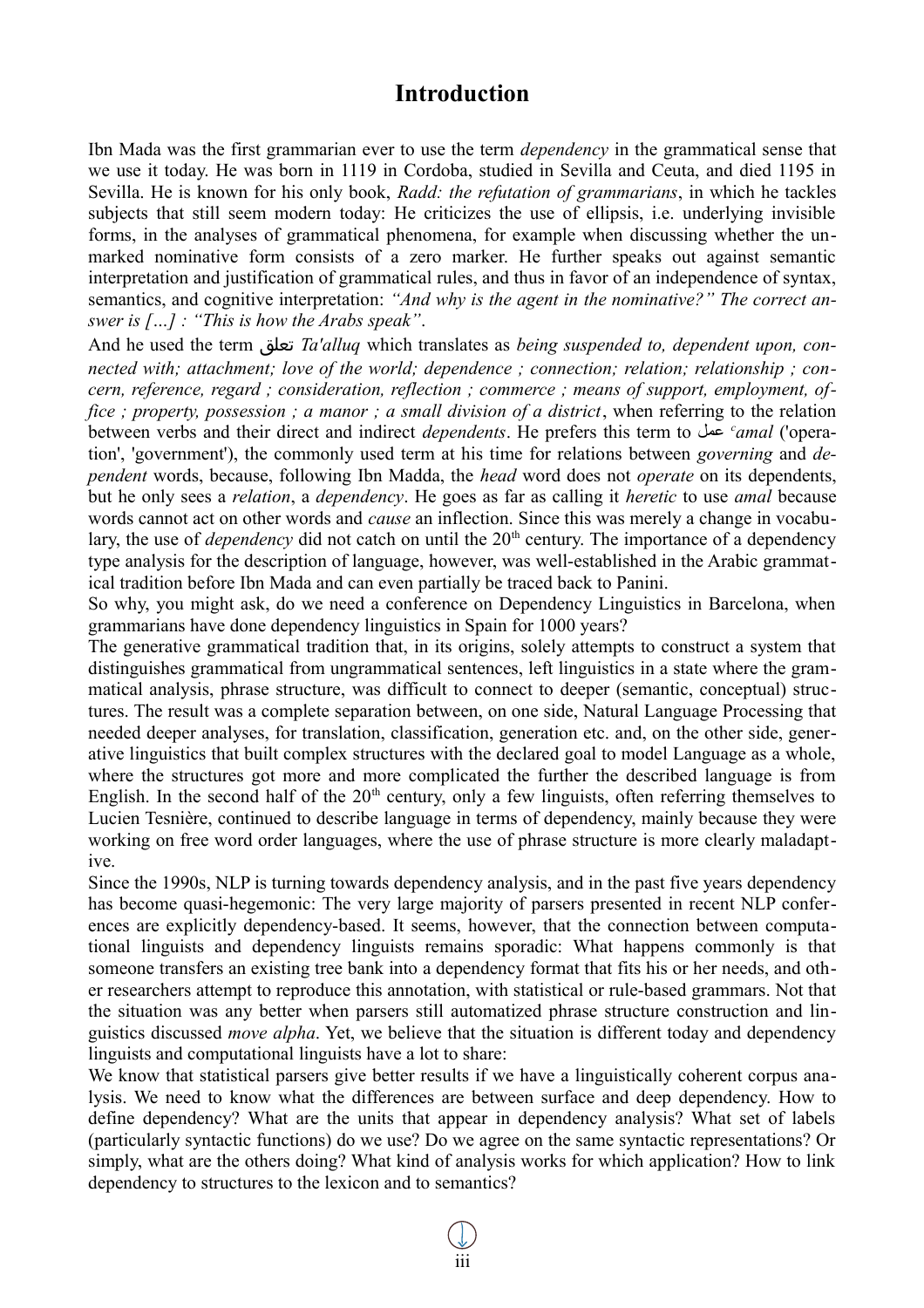Not all questions will find a direct answer, but we believe that Dependency Linguistics 2011 provides a forum allowing for an interchange between researchers on the theoretical and the applicative sides of current linguistics, on various languages, and on various underlying models.

The conference is organized in thematic sessions:

We will start with the *theoretical foundations* of dependency: What types of dependency exist, how to define dependency, how to handle coordination and discontinuities, how to relate dependency and morphology, as well as, more specifically, how to handle clitics, and finally how to translate Tesnièrian notions into a grammar formalism.

In the *semantics* session, we learn about the relations of dependency structures to Frame Semantics, about the semantic analysis of person names and about semantic structures on learner corpora.

A big part of the work presented at this conference concerns *treebanks*: A syntactic annotation scheme for Spanish, error analysis for Finnish, a multi-layer corpus annotated in terms of the Generative Lexicon, the analysis of coordination on a learner corpus of English, the detection of code switching in an English-German by means of the dependency distance, user-centered syntactic annotation for Finnish, and the extraction of valency patterns from a Chinese treebank.

*Linguistic issues* include the relationship of grammar and lexicon, the definition of unmarked word order in Czech, the Prodrop problem in Arabic, the interrogative clitic of Turkish, wh-copying in German, free word order in Japanese noun phrases, and parallels between syntax and discourse.

The session on *formal topics* presents the prosody syntax interface in an analysis of Hebrew, statistical language generation, and categorical dependency grammars, as well as tools for their development.

Last but not least, *dependency parsing* will be presented under its various aspects: A comparison of graph-based and transition-based parsers, incremental parsing, improving dependency label accuracy, a comparison of rule-based and data-driven parsers, and a rule-based dependency parser for Russian.

Overall, these proceedings include 33 articles from 16 countries: Canada, China, Czech Republic, Denmark, Egypt, Finland, France, Germany, Great Britain, Ireland, Israel, Italy, Japan, Russia, Spain, and the United States.

We would like to thank Igor Mel'čuk and Joakim Nivre for having accepted our invitation to give talks on the two fundamental sides of our conference: dependency analysis and dependency parsing. We would also like to thank the program committee for their participation and their astonishingly thorough reviews that have certainly contributed to the quality of the papers presented here:

Margarita Alonso Ramos University of La Coruña

| Lorraine Baqué       | Autonomous University of Barcelona                     |
|----------------------|--------------------------------------------------------|
| David Beck           | University of Alberta, Edmonton                        |
| Xavier Blanco        | Autonomous University of Barcelona                     |
| <b>Bernd Bohnet</b>  | <b>Stuttgart University</b>                            |
| Igor Boguslavsky     | Polytechnical University of Madrid                     |
| Marie Candito        | University Paris 7                                     |
| Éric de la Clergerie | University Paris 7                                     |
| Michael Collins      | Columbia University, New York                          |
| Benoit Crabbé        | University Paris 7                                     |
| Denys Duchier        | University of Orléans                                  |
| Jason Eisner         | Johns Hopkins University, Baltimore                    |
| Dina El Kassas       | Miniya University                                      |
|                      | Gülşen Cebiroğlu Eryiğit Istanbul Technical University |
| Charles J. Fillmore  | University of California, Berkeley                     |
| Koldo Gojenola       | University of the Basque Country, Bilbao               |
| Jan Hajič            | Charles University in Prague                           |